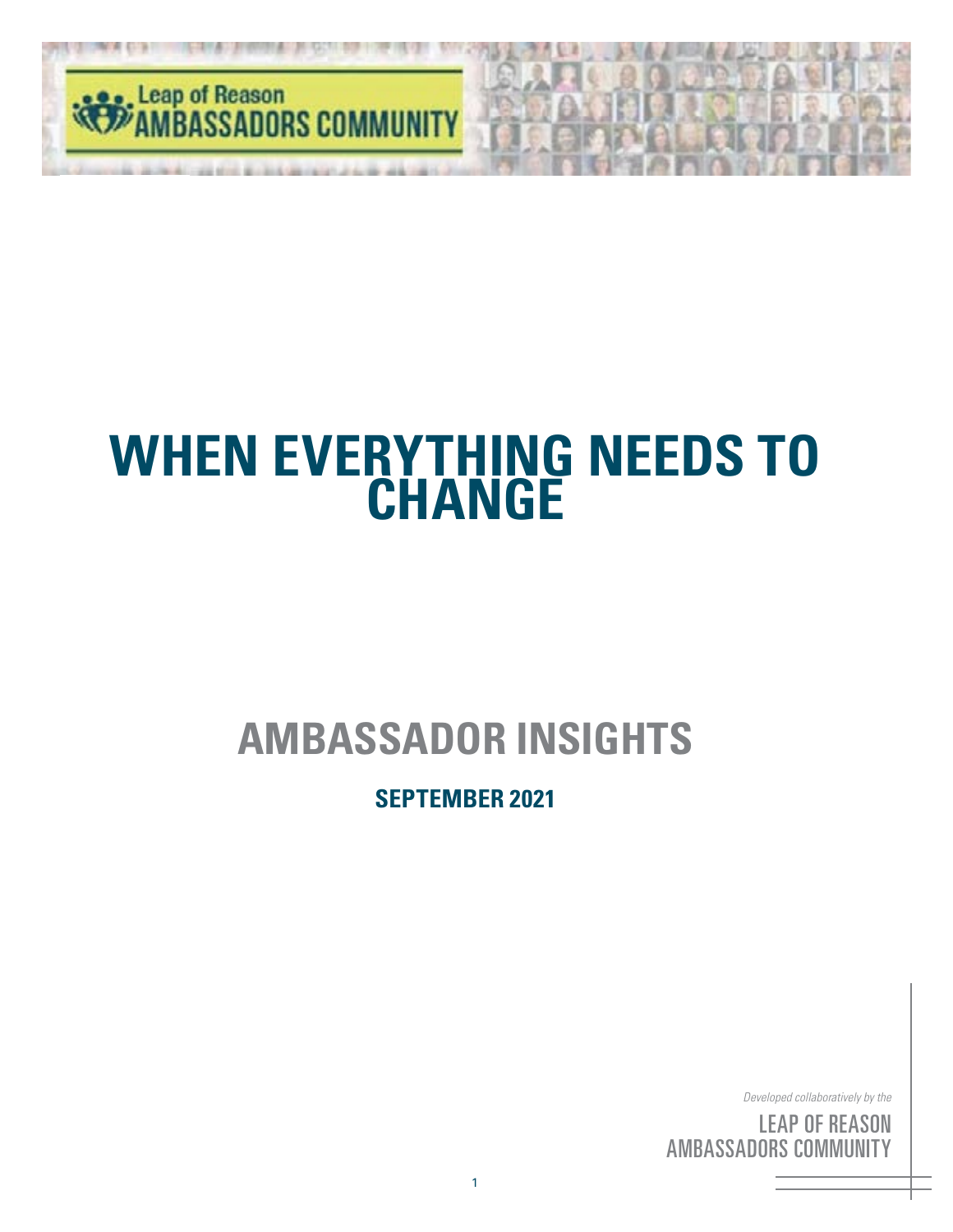*Scenario: You've collected the data from your organization's stakeholders. You've analyzed it six ways to Sunday and made a list of strategies, actions, and tactics that need review. Unfortunately, you keep arriving at the same bottom-line conclusion: Everything needs to change!*

Now what? How will your stakeholders react? Will they choke? Be offended? Do nothing? Or step up?

If you're an organizational leader (or a consultant) facing a similar scenario, you won't want to miss these tips about sharing not-so-great news from a recent online discussion in the Leap Ambassadors Community.

#### **1. PUT IT ALL ON THE TABLE.**

Consultant **Sandra Velthuis** has come across this situation in her work. She says, "Don't beat about the bush! You must communicate sensitively, but the team needs to see the full list initially and then the list can be organized into phases."

The quotation "Bad news isn't wine. It doesn't improve with age" is attributed to **Colin Powell** and serves as a reminder to social-sector leaders. In [We need to talk... Tips for](https://www.linkedin.com/pulse/we-need-talk-tips-sharing-bad-news-your-team-lisa-kogan-praska/)  [sharing bad news with your team,](https://www.linkedin.com/pulse/we-need-talk-tips-sharing-bad-news-your-team-lisa-kogan-praska/) **Lisa Kogan-Praska** shares some guidelines on how to communicate with your stakeholders.

"Do no harm" is a mantra **Shirley Marcus Allen** used when she was a partner at Venture Philanthropy Partners. She says, "It's important to be constructive and respectful when delivering news, especially bad news. If the goal is to help the organization develop a path forward toward high performance, then condensing the list into 8-10 major categories might be a good place to start."

[In How to Turn Around a Failing Organization](https://www.inc.com/how-to-turn-around-a-failing-organization.html), **Matt Shoup** says, "Expose what is right, excellent, and functional first." Although the scenario indicates "everything needs to change," is that really true? Can you find one or two areas where the organization is moving in a positive direction?

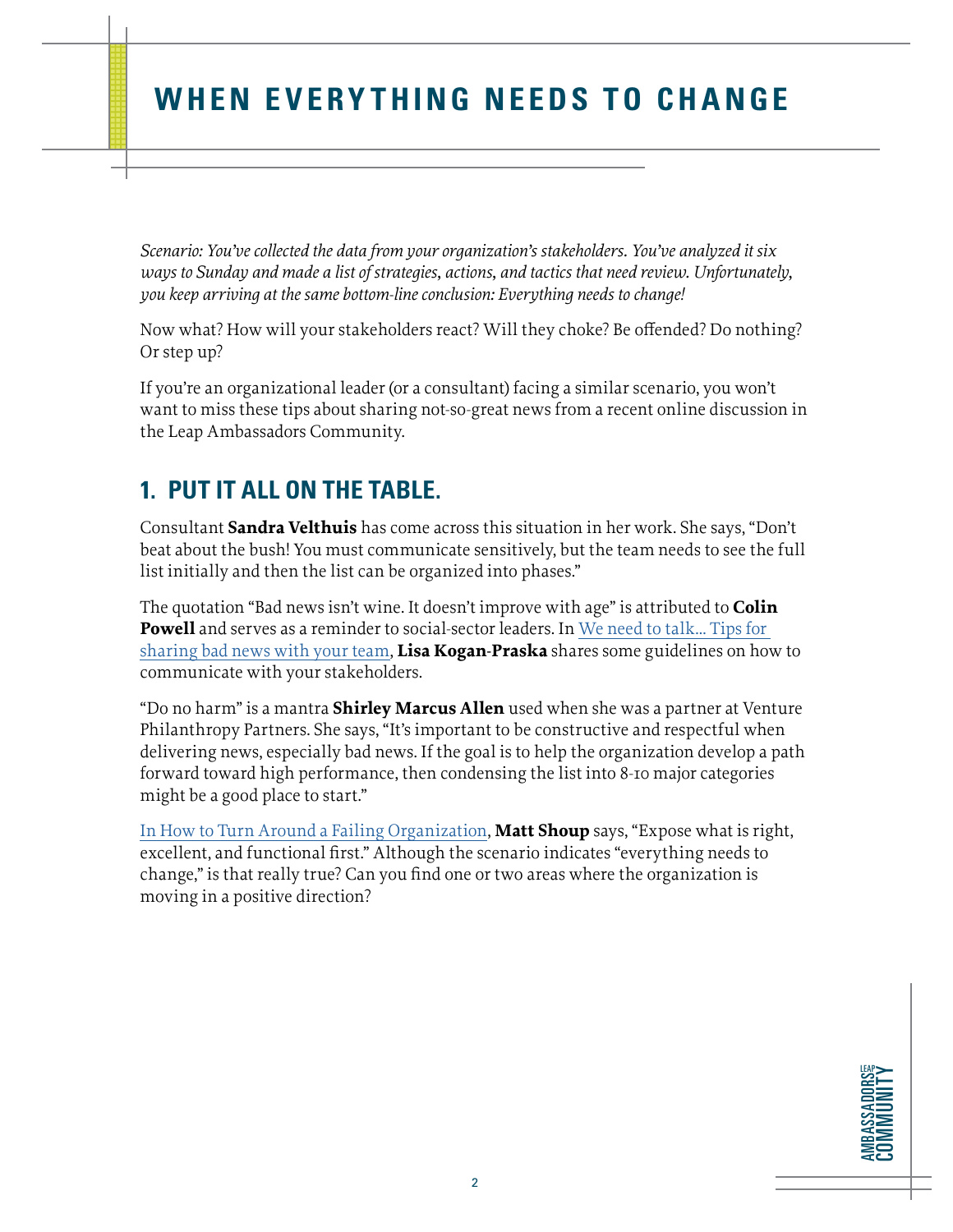#### **2. START WITH THE "WHY," AGREE ON THE GOALS, AND SET A TIMELINE.**

**Lou Salza** wonders if it's better to start with "why"? "Can the team come up with the different categories [for change] after a review of their mission? This could set some priorities as well as parameters."

**Margot Rogers** asks, "Do they agree on the goal? If there's agreement on the goal, you might get more buy-in, especially if they can see the path to get there. If you can turn an organization around in five to seven years, I think we'd all say that is a success. If they don't agree on the goal, there's likely more fundamental work to do."

**Chip Edelsberg**, who has led and served as a consultant to foundations, agrees. "What does success look like? How will the foundation members know success when they see it? And thirdly, so what?... that is, when the foundation has instances of knowing its grantees have achieved the outcomes/results/impact to which the foundation aspires, will the foundation be satisfied with its philanthropy?"

According to **Meridith Polin**, flexibility is key. "A prioritization activity helps identify areas to work on and when, and you can find different, creative ways to facilitate such an activity, based on team dynamics, organizational culture, project budget, and appetite for change."

**Linda Fowells** suggests that leadership and staff need to own their change process. "As a consultant, I usually suggest a few areas that I think should be first, based on my assessment and their priorities. but the team drives the decisions about where to start and together we map out the first few steps of the plan. While I agree they should have a general sense of all the areas that need attention, too much detail can be overwhelming and demoralizing. Start with and celebrate small wins!"

#### **3. FIND OTHERS TO TALK TO.**

**Chris Shearer** advises that nonprofit or foundation leaders reach out to other organizations. He says, "If you can pull it off, I'd suggest that a board chair speak to their chair, a CEO talk with their CEO, and a panel of program officers talk to their program officers. In other words, peer-to-peer explanations of the process toward change and the strategic benefits at all levels of the foundation will be the most compelling. You might find a few willing volunteers among those who have become field advocates among the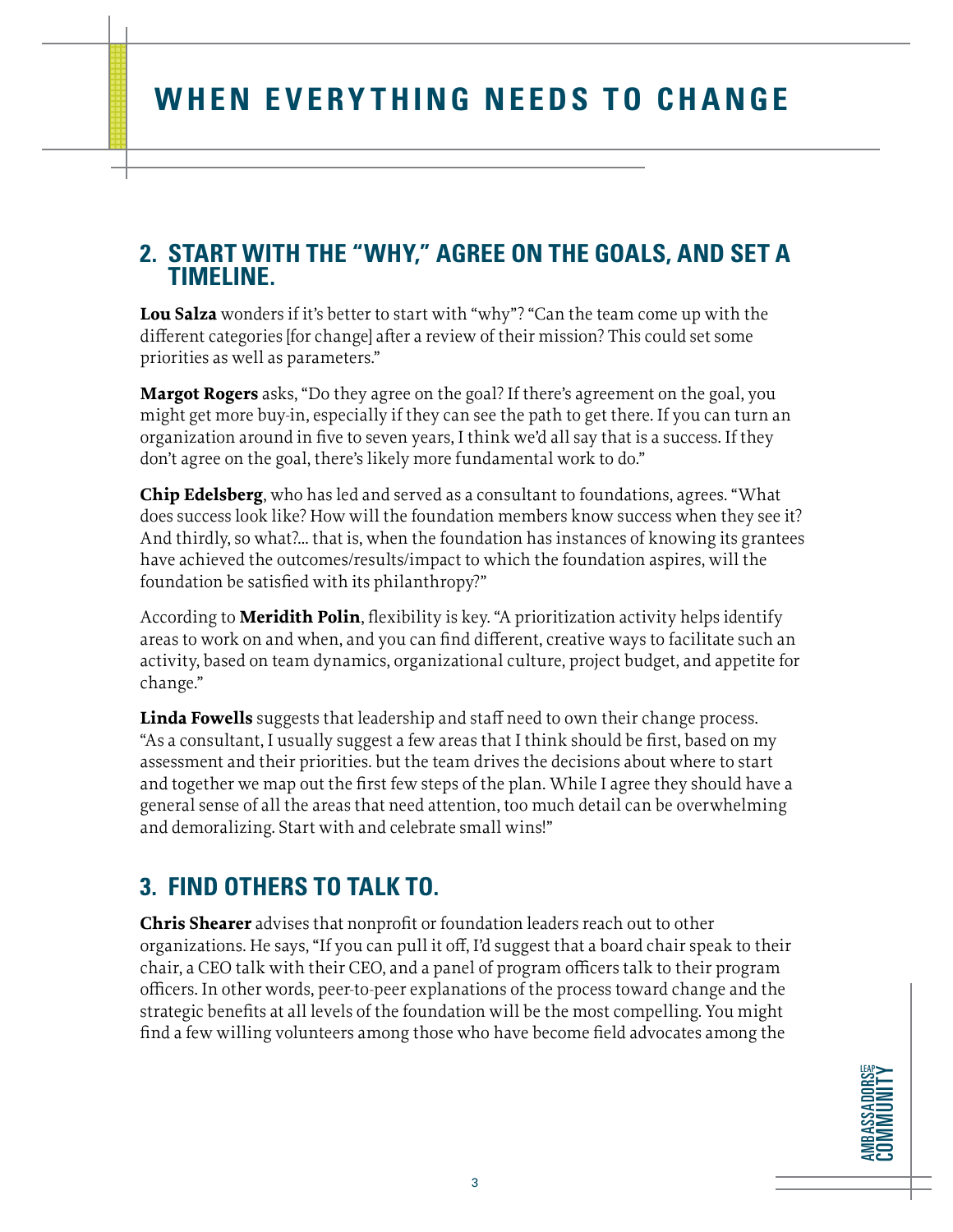already converted who can speak to the pace of transition and resulting, measurable improved outcomes."

Marcus Allen says, "Benchmarking several high-performing foundations that are similar in size and mission would give the decision maker(s) the data needed to choose a particular solution alternative. Employing Shearer's suggestion of CEO-to-CEO conversations or a panel of program officers sharing best practices would clearly demonstrate the organizational change needed to move forward."

Similarly, referencing successful case examples can be helpful in inspiring and sustaining change. For instance, [here](https://www.leapambassadors.org/for-funders/funding-performance/) are some funders who are willing to support their grantees' learning and improvement and open to learning and improving themselves.

#### **4. JUST DO IT.**

Team members may have a different reaction that you expect. Salza has lived experience in transforming an organization, and he says, "I respectfully question the assumption that they will choke and do nothing if you level your honest assessment. We can't change what we're willing to tolerate. What do they or you have to lose?"

**Shaheer Mustafa** became Hopewell's President and CEO in 2016 as the organization was re-envisioning itself for the 21st century. He says, "Leading a turnaround effort can undoubtedly be overwhelming and one part of what can make it so challenging is trying to get the sequencing of activities just right. While it's important to consider the implications of what to do when, sometimes you just need to start with one thing. There's a saying, 'Nothing changes until something changes.' That rings very true when leading a turnaround. Often a singular action can result in a cascade of change; all it took was one shift to set it all in motion."

Discussions like these aren't easy, but [courageous, adaptive leaders](https://www.leapambassadors.org/pillars/courageous-adaptive-executive-and-board-leadership/) are the ones who take deep breaths and get started.